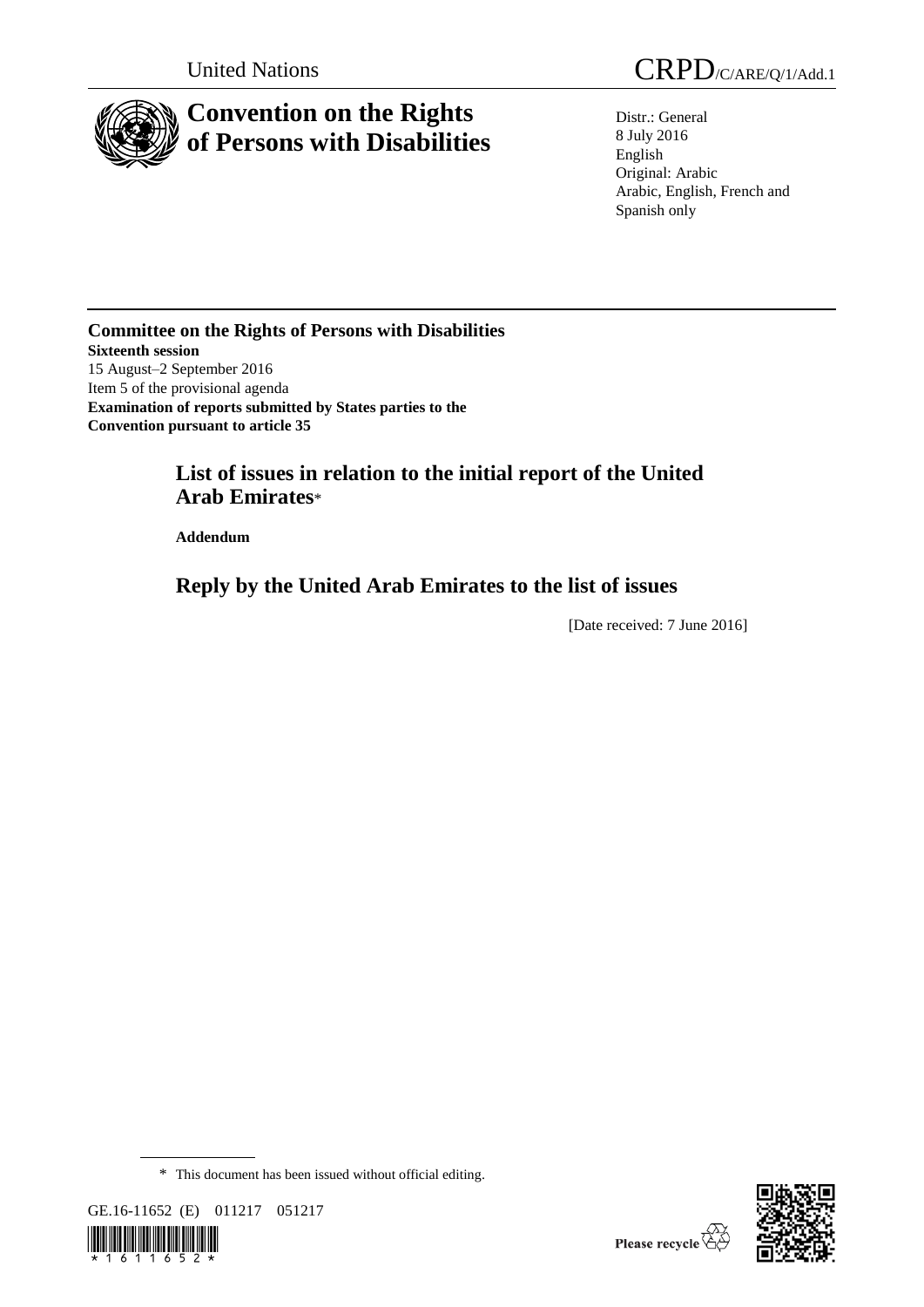## **Committee on the Rights of Persons with Disabilities**

**List of issues in relation to the initial report of the United Arab Emirates**

## **A. Purpose and general obligations (arts. 1–4)**

**1. With reference to the outcome of the 2005 census, please explain the low proportion of persons with disabilities in the State party and why this proportion is much higher among non-citizens. Has any new census of persons with disabilities been conducted since 2005?** 

The number and proportion of persons with disabilities in the United Arab Emirates is shown by the general population census undertaken in 2005. These figures and proportions have a high degree of credibility; the reason for the low proportion of disabled persons may be attributed to a number of factors, including the following:

- The high level of health awareness of inhabitants of the United Arab Emirates and the development of primary health care and care for newborn children;
- The fact that all children in the United Arab Emirates are covered by an advanced system of vaccinations for measles, polio, and other vaccinations against diseases which cause disabilities;
- Intensive care for pregnant women and the provision of an advanced range of health services, care and monitoring during pregnancy, which significantly reduces the number of disabilities that occur as a result of pregnant women being affected, or of poor health care for mothers during pregnancy;
- The high economic and income levels of United Arab Emirates families and hence the absence of a number of disability-causing factors or diseases occurring during pregnancy, such as anaemia or malnutrition;
- The fact that all girls in the various levels of education are covered by pre-marital inoculations (for instance against German measles and tetanus) has given good results in reducing the number of disabilities that arise as a result of the mother contracting measles;
- Awareness-building programmes for mothers during pregnancy, in particular with regard to complaints which may cause disabilities in children, have played a role in lowering the number of children with disabilities;
- Advanced, modern early intervention programmes have contributed significantly to ensuring that cases of arrested development in many cases do not lead to permanent disability;
- Most non-citizens are either investors or persons coming for work; for the most part they have no disabilities and are in good health; most of them are young persons (19 years old and above);
- Traffic accident awareness-building programmes and the reduction of accidents have helped to lower the number of disabilities arising from traffic accidents.

Since 2008, in implementation of Federal Law No. 29 (2006) on the rights of persons with disabilities, the Ministry of Community Development (Ministry of Social Affairs) has been issuing cards to persons with disabilities; 12,000 such persons have been registered thus far, and the Ministry has compiled a database of persons with disabilities registered under this scheme. There has been no new population census since 2005.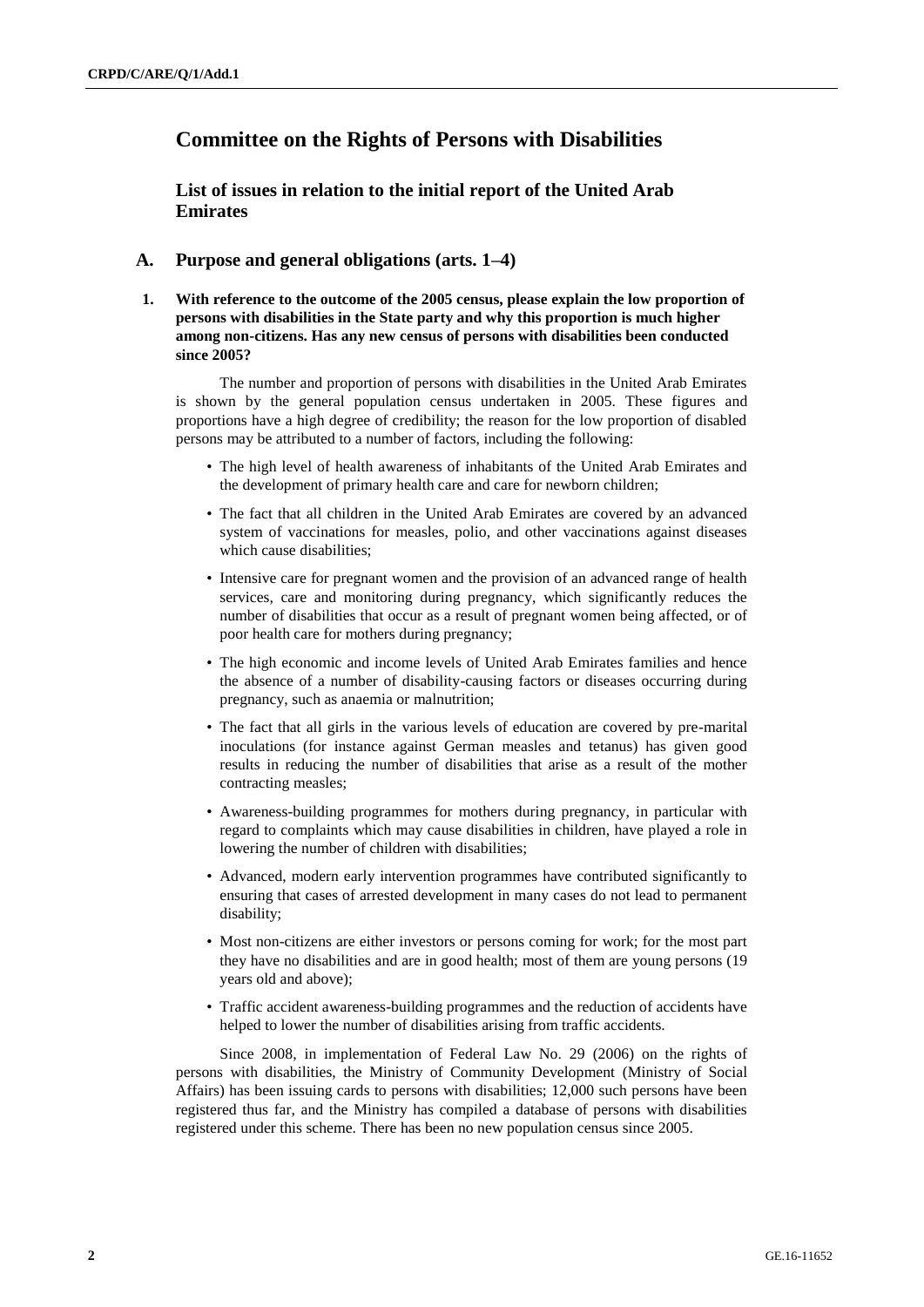#### **2. Please provide a timetable for bringing all laws in line with the Convention and for replacing the medico-legal approach to disability with a human rights model of disability.**

Specific objectives were included in the strategic plan to harmonize all laws concerning persons with disabilities in force in the United Arab Emirates under the Convention on the Rights of Persons with Disabilities. A draft amendment has been prepared to Federal Law No. 29 (2006) on the rights of persons with disabilities in the light of that experiment. Work is under way on updating other laws in order to move from a medico-legal approach to a rights-based model. The Ministry of Community Development's plan for 2017–2021 includes preparation of a higher policy on disability at the level of the United Arab Emirates, in addition to preparation of a National Disability Strategy for 2017–2021.

#### **3. Please indicate the steps taken to eliminate derogatory terminology in laws, policies and government discourse referring to persons with disabilities as being of feeble or unsound mind, insane or deaf and dumb.**

His Highness Sheikh Khalifa bin Zayed Al Nahyan, President of the United Arab Emirates issued Federal Law No. 29 (2006) on persons with special needs, the title of which was amended in 2009 to "on persons with disabilities"; the law guarantees all rights and types of care to persons with disabilities in accordance with the requirements of the Convention on the Rights of Persons with Disabilities.

No kind of legislation or laws in the United Arab Emirates contain negative content or unsuitable references to persons with disabilities in general, and work is under way on harmonizing all other laws to bring them into line with the Convention on the Rights of Persons with Disabilities and ensure that any unsuitable terms or designations are deleted. Preparation has been completed of a standardized guide to disability terms, in partnership with the Executive Bureau of the Council of Ministers of Labour and Social Affairs of the Gulf Cooperation Council (GCC), and to replace all terms with negative connotations with terms which are in accordance with the Convention on the Rights of Persons with Disabilities.

#### **4. Please explain how the inclusion and participation of persons with disabilities through their representative organizations is guaranteed in all decision-making processes that affect their lives.**

With regard to the involvement of persons with disabilities in decision-making processes that affect their lives, four committees were established to enforce the rights stipulated in Federal Law No. 29 (2006) on the rights of persons with disabilities — each of these committees includes at least one person with a disability — in order to ensure that persons with disabilities are catered to in legislation and policies implemented or to be adopted. A technical committee was established to check buildings and public transport facilities in the United Arab Emirates and assess the extent to which they comply with the needs of persons with disabilities, including the accessibility of buildings and the possibility of receiving services offered to the broad public in such premises. The technical committee includes three persons with physical, hearing and sight disabilities. When preparing the national report on the application of the Convention on the Rights of Persons with Disabilities, three persons with disabilities were members of the preparatory committee.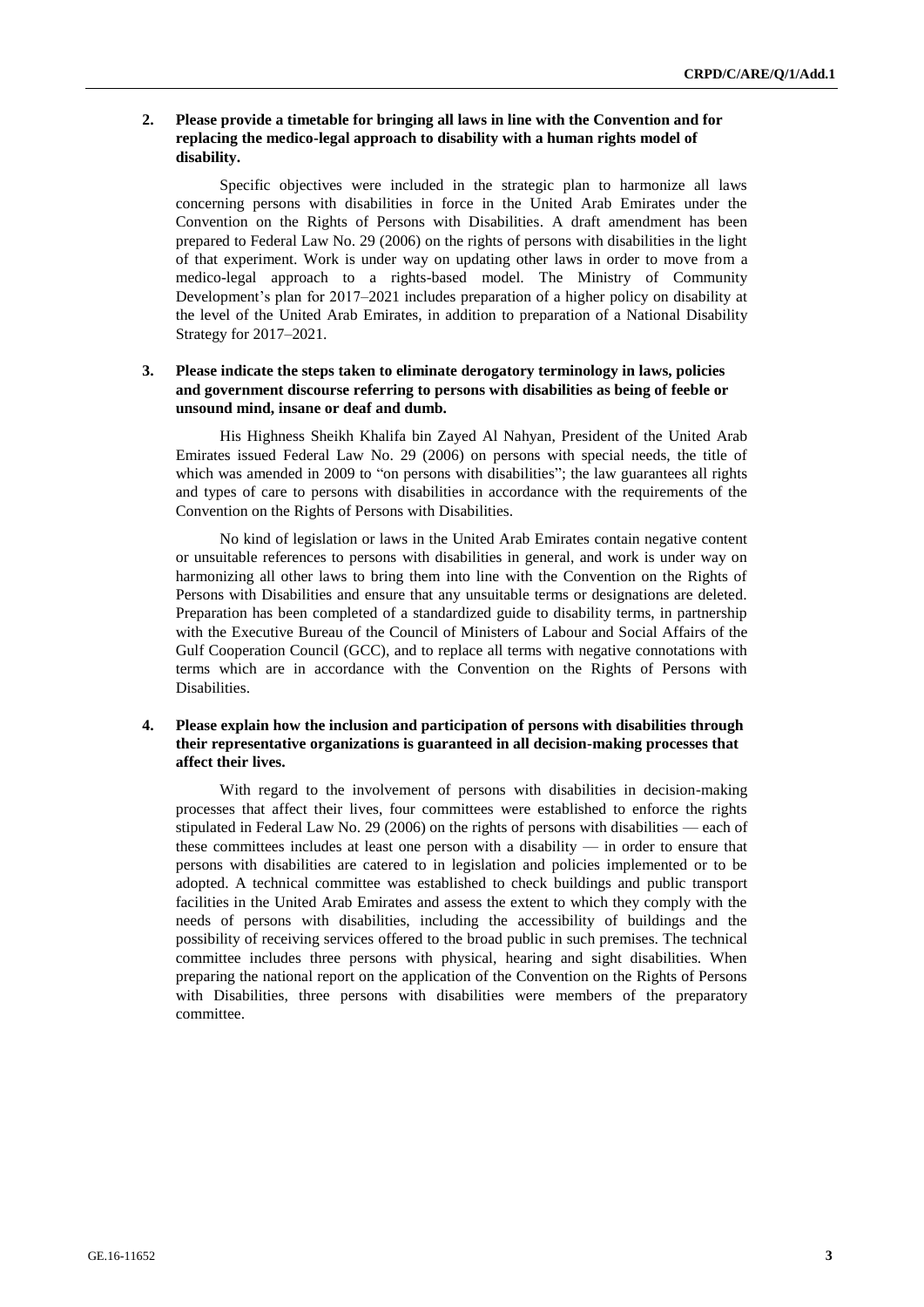## **B. Specific rights**

## **Equality and non-discrimination (art. 5)**

#### **5. Please indicate the steps taken to incorporate a definition of reasonable accommodation within the law, including the explicit recognition that the denial of reasonable accommodation constitutes disability-based discrimination.**

Nothing in Federal Laws discriminates between persons with disabilities and other persons. Similarly, Federal Law No. 29 (2006) prohibits discrimination on the basis of disability. With regard to arrangements to ensure reasonable accommodation, consideration will be given to including them in a draft amendment to the law on the rights of persons with disabilities and its executive regulation; article 3 thereof reads: "The State shall guarantee to persons with disabilities equality with persons without disabilities and nondiscrimination on the basis of disability in all legislation, and shall also ensure that that is observed in all economic and social development policies and programmes, and take appropriate measures to prevent discrimination on the basis of disability." This shall also apply in the provisions of the above-mentioned law, and in particular in articles 2, 5, 6, 7 and 8 thereof.

Examples of other laws which do not discriminate on the basis of disability are Law No. 3 (2016) on the rights of the child ("Wadeema's Law") and Federal Law No. 35 (1992) and amendments on judicial procedures and other laws.

### **Women with disabilities (art. 6)**

#### **6. Please indicate the steps taken to amend the law on personal status and to ensure that women and girls, including women and girls with disabilities, enjoy rights within the family on an equal basis with men.**

There is no text in the law on personal status or any other law which discriminates between women with disabilities and other women in terms of rights. The texts relating to custody and guardianship of persons with mental disability are concerned with protecting their financial rights and property in legal acts transferring ownership, such as the sale or donation of property, and the management of their assets in such a way as to preserve and develop them.

Similarly, all laws and legislation in force in the United Arab Emirates prohibit such discrimination completely. By way of example, the law on social security grants financial benefits to women with disabilities on a completely equal footing with men with disabilities.

#### **7. Please provide information on State programmes promoting equal rights for women and girls, notably the National Strategy for the Empowerment and Advancement of Emirati Women (2015–2021), and explain how these programmes have contributed to improving the situation of women and girls with disabilities.**

The National Strategy for the Empowerment and Advancement of Emirati Women (2012–2015) includes the empowerment and inclusion of persons with special needs, by which is meant the removal of all cultural, legislative, social, economic, political, administrative, architectural and other obstacles which may prevent or hamper the participation of women who are weak and have special needs in various sectors and reduce their opportunities for development and life. "Weak categories of women in society" refers to any women who need more protection and care, such as divorced women, aged widows who are family providers, homeless women, women with disabilities who have learning difficulties or who suffer from retarded mental or physical development, or poor women and weak women with regard to their ability to attain positions of power; such categories are considered those in greatest need of empowerment and inclusion programmes for comprehensive sustainable development.

The Strategy includes gender gaps and emerging needs, such as women with disabilities. While the everyday realities of women with disabilities are that institutions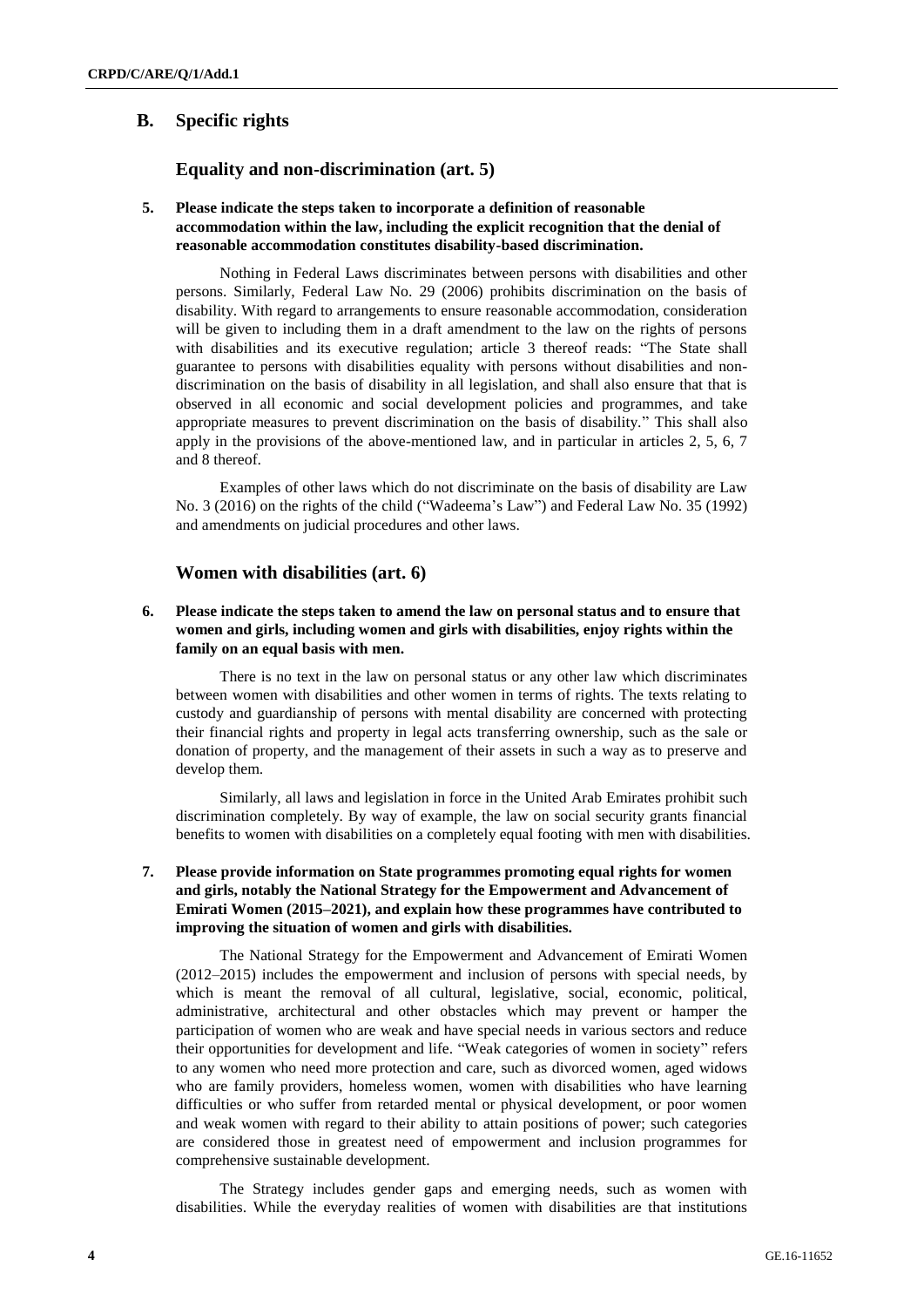provide care services to that category of women, it should be noted that education opportunities for that category are limited and concentrated in the main towns only.

Among the strategic objectives of the plan covering women with disabilities are the provision of protection, safeguarding and a supportive environment to women in these special categories, subdivisions of which are the empowerment of women with special economic needs and the inclusion of women with disabilities as an important human element in the community.

### **Children with disabilities (art. 7)**

**8. Please explain how the State party involves children with disabilities in decisions that affect them and enables them to freely express their opinions. Please provide information on children with disabilities abandoned at birth and the measures taken by the State party in this respect.** 

The rights of children with disabilities are currently governed in the United Arab Emirates by Federal Law No. 3 (2016) on the rights of the child ("Wadeema's Law") and the rights regime which it upholds for children, in accordance with the Constitution of the United Arab Emirates and the provisions of the Convention on the Rights of the Child, whose provisions cover all children without distinction between those with disabilities and those without, as is clear from article 1 of the law, which prohibits insulting, neglecting, mistreating children and using violence against them in general, and requires the relevant authorities in the United Arab Emirates, both federal and local, to protect children's basic rights, family rights, social rights, health rights, cultural rights and educational rights, and from the chapter on the right to protection, the establishment of mechanisms and measures for the protection of children in Chapters VIII, IX and X of the law. The law also imposes penalties of imprisonment and fines on those who violate the rights it prescribes, or on those who transgress its prohibitions. The rights of children are governed in the United Arab Emirates by numerous other laws, such as Law No. 1 (2012) on the rights of children of unknown parentage, which organizes the care of children of unknown parentage with their foster families or in care institutions. Not a single case has been noted of one or both parents abandoning children with disabilities when they are born.

#### **Awareness-raising (art. 8)**

**9. What measures are being taken by the State party to promote a positive image of persons with disabilities? Please also explain how public campaigns and training programmes are designed to eliminate disability-related prejudices and stereotypes and to move from a charity and medical approach to a human rights approach to disability.**

Quality standards have been prepared for the service of staff with disabilities in public institutions and service institutions. A training programme has been developed and is administered an average of 10 times every year to all those working in governmental and semi-governmental institutions and private companies serving those working with people with disabilities. There is also a training programme for personnel in the tourism and entertainment sector aimed at staff with disabilities. In addition, there are numerous public lectures and television programmes focusing on building public awareness of the rights of people with disabilities in the United Arab Emirates who work for local governments, concentrating on moving from a charity and medical approach to persons with disabilities to a rights-based approach. Furthermore, there are a number of brochures issued by the Ministry of Community Development. Finally, the disability card issued by the Ministry of Community Development is linked to a large number of services and rights that have been defined for persons with disabilities.

This is apparent from the provisions of Law No. 29 (2006) on the rights of persons with disabilities and from articles 3, 4, 9, 14, 19 and 20 of the law on the rights of the child.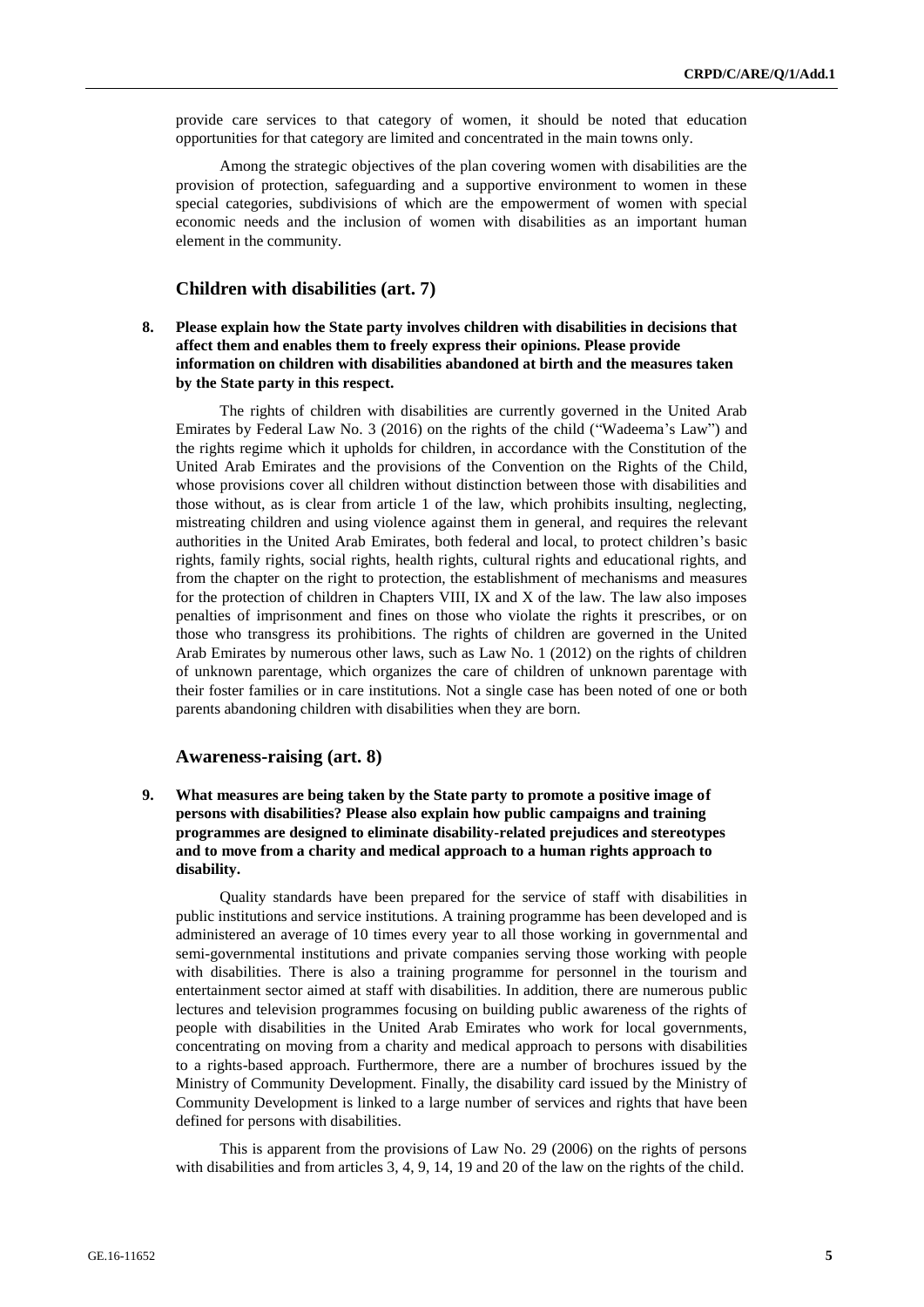#### **Institutional framework of the efforts of the Ministry of the Interior in favour of persons with disabilities**

#### **Ministry of the Interior centres for the rehabilitation and employment of persons with disabilities**

#### **Registration and assessment**

The Ministry of the Interior Department of Centres for the Rehabilitation and Employment of Persons with Disabilities receives applications for training and rehabilitation from persons with disabilities; the number of applications received to join the Centre since it was established until 2015 is 1,909, both male and female from various emirates of the United Arab Emirates, including 59 in the current year, as shown in the following table:

| Category  | Male | Female | Total |
|-----------|------|--------|-------|
| Trainees  |      |        | 26    |
| Graduates |      |        |       |

#### **Recruitment**

With a view to achieving the objectives of the Ministry of the Interior Centres for the Rehabilitation and Employment of Persons with Disabilities, jobs are provided to graduates with disabilities by means of companies in the government and private sectors; the total number of persons recruited in government and private sector institutions in 2015 was 15: 10 men and 5 women.

#### **Training**

The total number of persons with disabilities who have benefited from training programmes since the establishment of the centres in 2002 is 680 persons with various disabilities. The number of graduates of either sex is 609. The following table shows the numbers of trainees and graduates in 2015.

| Category  | Male | Female | Total              |
|-----------|------|--------|--------------------|
| Trainees  | 13   |        | 26                 |
| Graduates |      |        | $2^{\circ}$<br>ر ے |

#### **Accessibility (art. 9)**

**10. Please provide information on binding accessibility requirements and on measures taken to render public transport accessible throughout the country. Please also provide information on legal sanctions for non-compliance with accessibility standards and guidelines and on cases where these sanctions have been applied during the past three years.**

A set of technical guidelines has been drawn up on appropriate public transport specifications for persons with disabilities and are in force in a number of cities of the United Arab Emirates such as Abu Dhabi, Dubai and Sharjah, where means of public transport are equipped to receive and serve persons with disabilities. The Dubai metro system is one of the best equipped public transport systems for persons with disabilities, and there are a number of maritime public transport systems which have been adapted to the needs of persons with disabilities. In the federal plan to link the various emirates of the United Arab Emirates by rail a preliminary concept has been drawn up which ensures that they will be geared to persons with disabilities. Work is under way to draft legislation to ensure that public transport is adapted to persons with disabilities. No cases have been noted of failure to comply with accessibility standards or guidelines.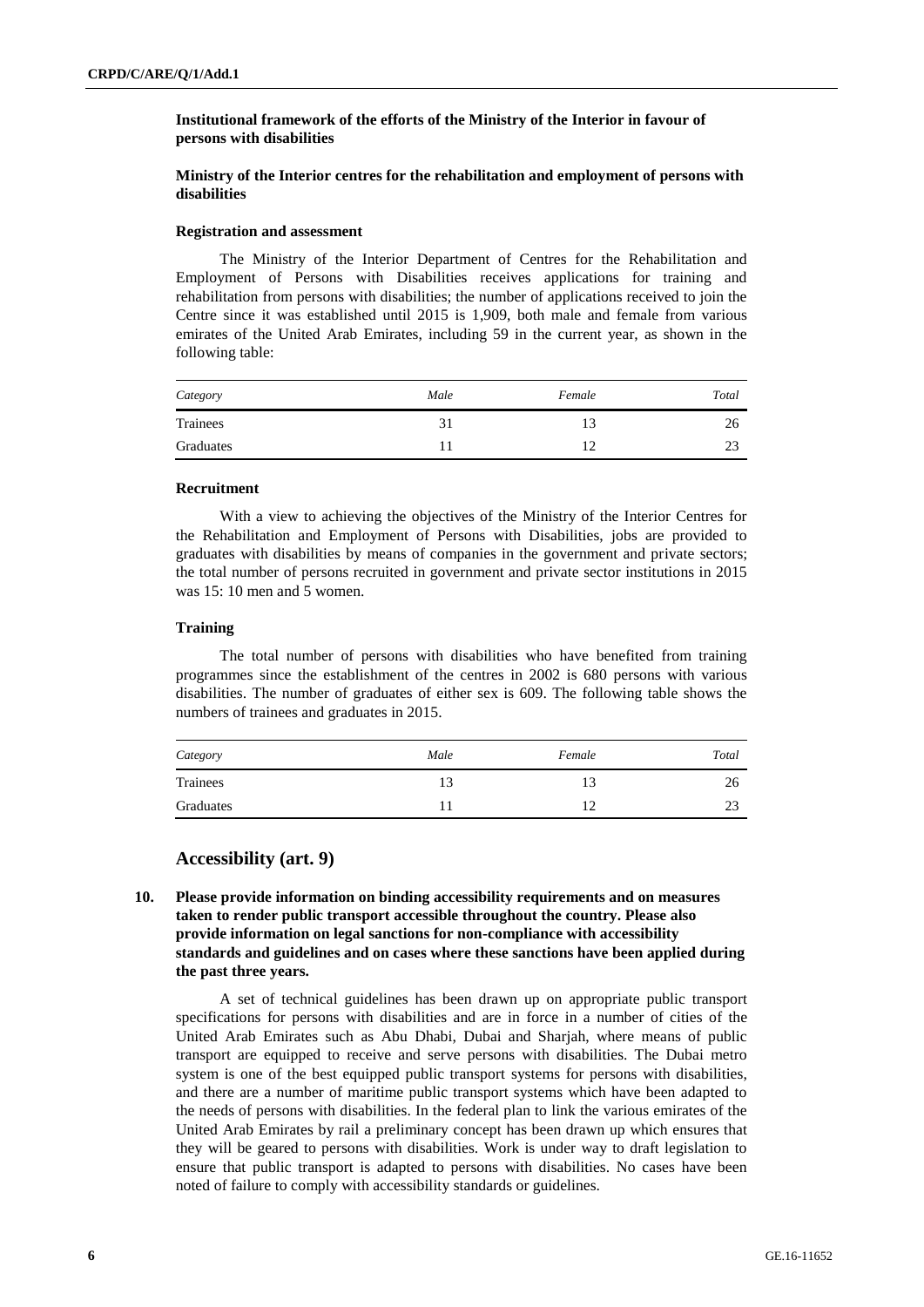This is apparent in the provisions of Law No. 29 (2006) on the rights of persons with disabilities and articles 22, 24, 25, 26, 27, 28, 29 and 30 thereof.

#### **Equal recognition before the law (art. 12)**

**11. What steps are being taken to repeal legislative provisions that make it possible to restrict and deny the legal capacity of persons with disabilities, notably those contained in Federal Act No. 29 of 2006 as amended by Federal Act No. 14 of 2009, the Code of Civil Procedure, the Criminal Code and the Federal Act No. 28 of 2005? Please indicate the time frame for abolishing the concept of male guardianship.**

There is no denial of the legal capacity of persons with disabilities in the laws on this topic, except for limits to the protection of their financial interests for certain types of disability which require full mental capacity and an understanding of the consequences of acts.

#### **Access to justice (art. 13)**

**12. Please indicate what procedural accommodations exist in the justice system, including professional sign language, interpretation and information in easy-to-read and Braille formats. Please also indicate the measures taken to address the challenges faced by women, especially non-citizen women, in accessing justice when they report having experienced violence. What training is available and has been conducted for law enforcement and judicial officers?** 

The laws in force in the United Arab Emirates, including Federal Law No. 29 (2006) require the presence of a sworn sign language interpreter in any court, investigation or legal interrogation in which one of the parties is a person with hearing disabilities who relies on sign language. Ministerial Decision No. 619 (2015) sets standards for the licensing of professional sign language interpreters and the various categories of sign language interpreters, including legal sign language interpreters, who work in courts and security institutions in matters in which one of the parties is a person with hearing disabilities. The same applies to persons with sight disabilities, for whom audio versions or printed Braille versions of all documents and official contracts shall be provided. The websites of service institutions are currently being assessed by an institution concerned with electronic publishing for persons with disabilities.

This is apparent in the provisions of Law No. 29 (2006) on the rights of persons with disabilities, in particular, articles 5, 7 and 31 thereof, and in articles 12 and 13 of the law on the rights of the child.

## **Freedom from torture or cruel, inhuman or degrading treatment or punishment (art. 15)**

**14. Please indicate the steps taken to abolish the provisions of Federal Act No. 10 of 2008 on medical liability and of other laws that allow guardians or legal representatives to consent to medical research or experiments on behalf of persons with disabilities.**

Federal Law No. 29 (2006) on the rights of persons with disabilities stipulates that persons with disabilities shall not be isolated, have their freedom limited or fail to be integrated in the community. For persons with disabilities who suffer from severe or special health conditions, the Ministry of Health and the various health authorities apply a system of house nursing care and mobile medical units, provide health services to persons with disabilities at home for people who so require, and finance home nursing care to that category of persons with disabilities.

Federal Law No. 10 (2008) on medical liability does not specifically refer to allowing guardians or legal representatives to consent to medical research or experiments on behalf of persons with disabilities; the implementation regulation specifies the procedures for obtaining permission to undertake medical research or experiments, and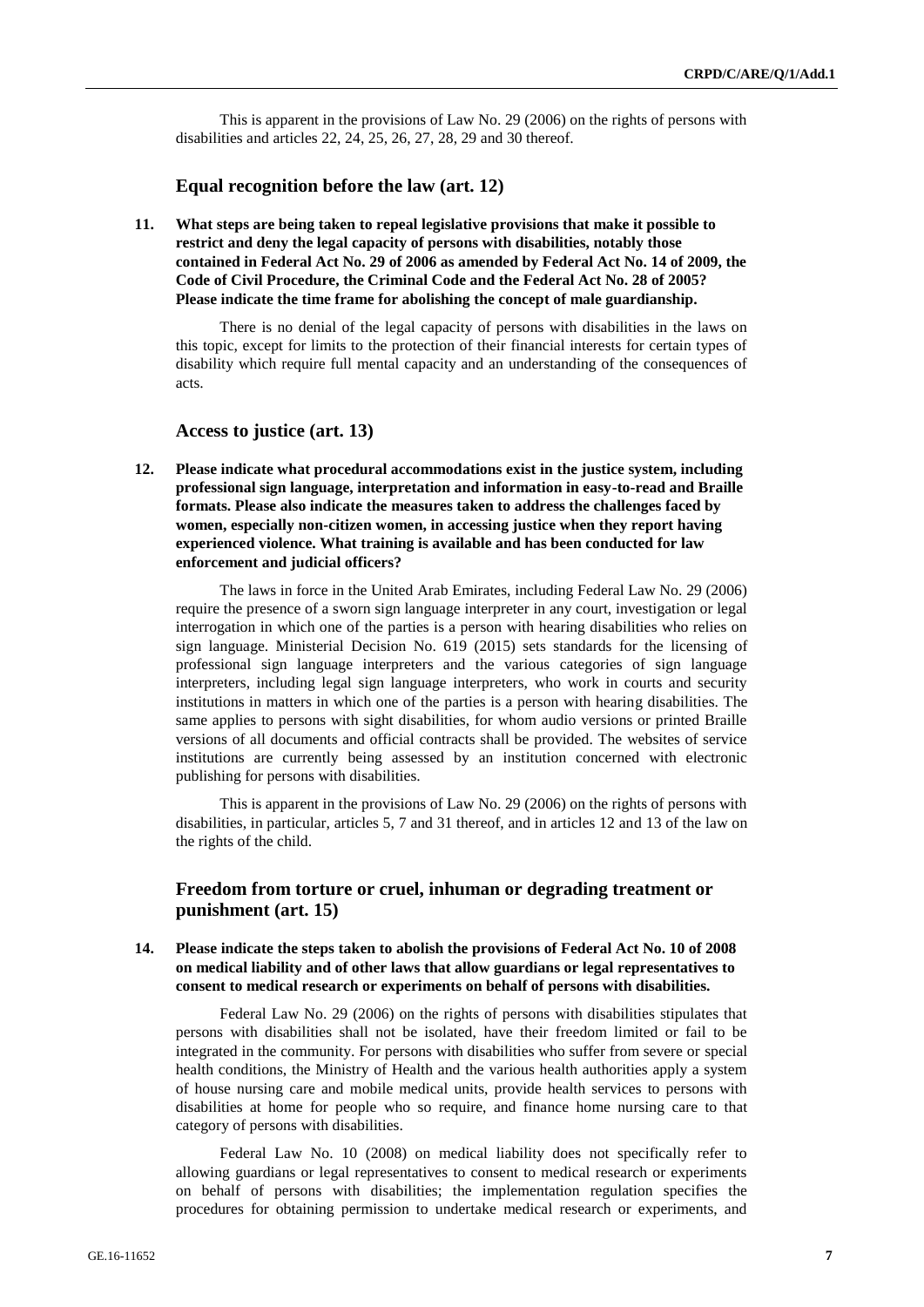these include the authorization of the person on whom the research or experiments are to be performed, without, however, making specific reference to persons with disabilities; it does specify that the research shall be done in accordance with internationally recognized standards, and that the rights and dignity of the persons on whom the research is to be carried out shall be respected and that their health shall be preserved, such that the authorization shall be rejected if these conditions are violated.

Work is currently under way to revise the said law and its implementation regulation to make the legislation in this regard compatible with the best world standards in the field.

#### **Freedom from exploitation, violence and abuse (art. 16)**

**15. Please indicate the steps taken to: prohibit and criminalize the corporal punishment of children, including children with disabilities, in all settings; to criminalize marital rape; and to repeal the right of husbands to "chastise" their wives, including those with disabilities.**

Federal Law No. 3 (2016) on the rights of the child ("Wadeema's Law"), in particular in articles 33 to 37 thereof, provides a broad umbrella for the protection of children, with or without disabilities, from all forms of physical or verbal violence, from being subjected to insults of whatever kind, from attacks against their psychological or physical integrity, from upsetting their emotional equilibrium, and from using children for purposes which are immoral or contrary to the values of the community.

#### **16. Please provide information on accessible complaints mechanisms and victim support services that are available throughout the country, including to children and adolescents with disabilities. Please also provide information on training activities organized on preventing and addressing violence against persons with disabilities.**

A special hotline (5999) has been set up for persons with disabilities: this is a telephone line which links persons with disabilities directly to the operations room in the Ministry of the Interior Centre whenever necessary. The hotline is aimed above all at the deaf, a category characterized by the enhanced use of assistive technology in their daily lives and the promotion of alternative means of communication. This category may also communicate with the operations room by means of SMS texts with a view to protection from exploitation, aggression and violence.

All police institutions have special units on human rights which are in direct communication with persons with and without disabilities; they provide legal assistance and protection where needed, and they work in cooperation with other authorities in the United Arab Emirates to provide care and shelter to victims of family violence or human trafficking. A number of training courses have been held on ways of recognizing children with disabilities who have been subject to physical, psychological or sexual violence. Awareness-building campaigns have also been run by the Ministry, and articles have been published in newspapers and magazines.

#### **Protecting the integrity of the person (art. 17)**

#### **17. What steps are being taken to amend article 13 of Federal Act No. 10 of 2008 to prohibit the forced sterilization of all persons, including women and girls with disabilities, as well as sterilization with the consent of a third party?**

Children in general and children with disabilities have been protected from the practices referred to above in various national laws and legislation; this is apparent from the provisions of Law No. 29 (2006) on the rights of persons with disabilities, Federal Law No. 3 (2016) on the rights of the child ("Wadeema's Law"), whose provisions have been referred to above.

In addition to the Federal Penal Code, which penalizes any attack against the life or physical integrity of persons, their reputation, their honour, or their dignity, in accordance with the penalties specified therein in this field.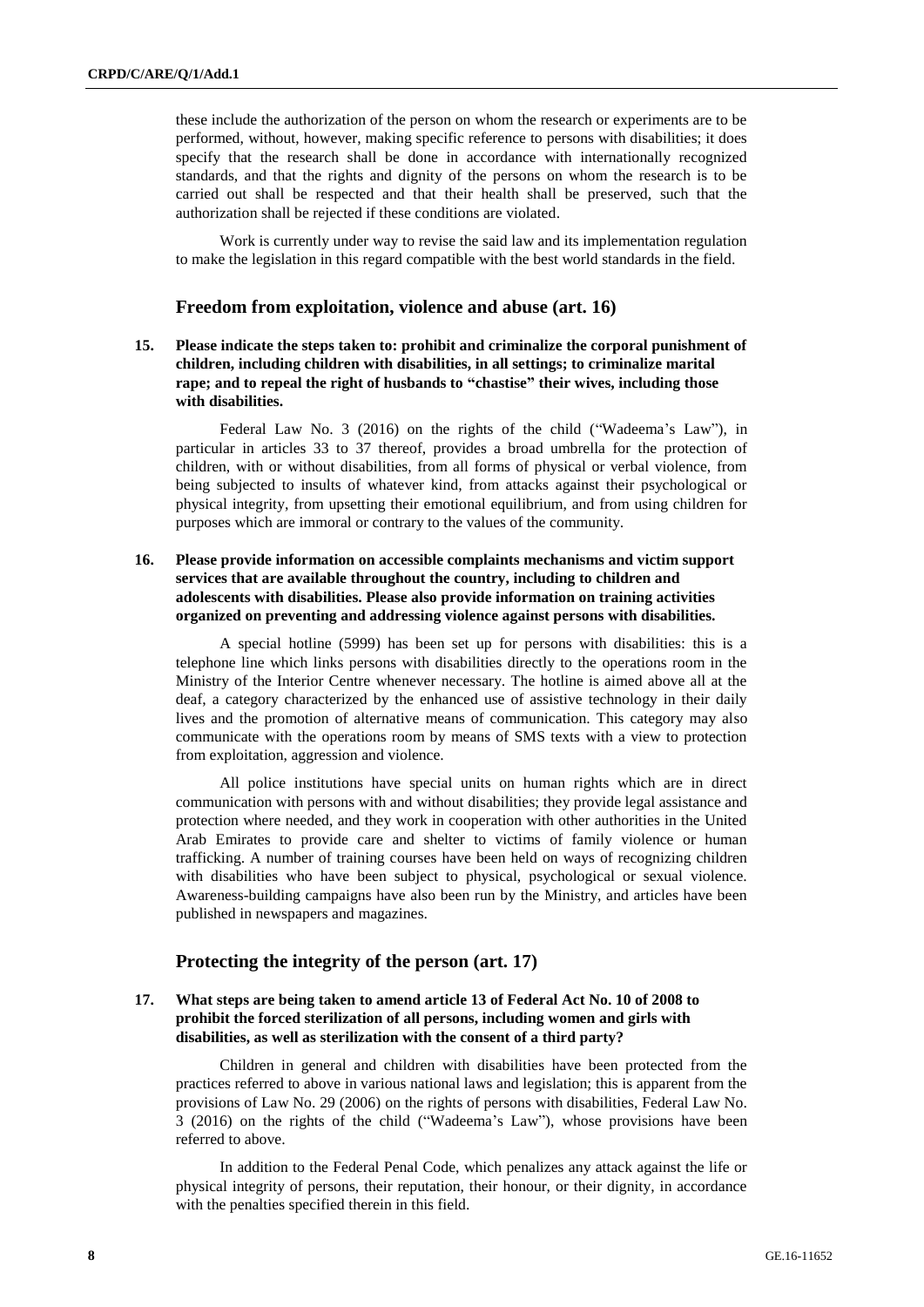Similarly, in Law No. 5 (2012) on information technology crimes, which protects everything relating to privacy and the reputation, correspondence, medical examinations and electronic data of individuals from crimes committed by electronic means.

#### **Liberty of movement and nationality (art. 18)**

**18. Please provide data on the nationality status of Bidouns, including those with disabilities, and their access to services, including social protection. What percentage of Bidoun children with disabilities have a birth certificate and are able to exercise all their rights under the Convention?**

There is no one in the United Arab Emirates who is without a nationality; all individuals, with or without disabilities, have access to educational and health services and social protection.

### **Living independently and being included in the community (art. 19)**

**19. Please indicate the measures taken to build up community-support services enabling independent living and to ensure that those who so require can have access to personal assistance. Please provide data on the number of persons with disabilities living in care and rehabilitation centres and on the number of persons who have moved from such centres to live in the community during the past three years.** 

There are care and rehabilitation centres for persons with disabilities and treatment units for them. The State encourages persons with disabilities to remain with their families. All education and rehabilitation programmes are provided through a system of day-care centres, and there are programmes and forms of assistance to enable persons with disabilities to live independently in housing programmes run by the Ministry of Community Development and all bodies working in the field of disability. Numerous initiatives have been launched by the Ministry and relevant bodies concerned which are working for the comprehensive social and economic inclusion of persons with disabilities by involving them in all national occasions, holidays and official celebrations. With regard to training to live independently and in a manner which is consonant with the customs and traditions of the country, the last stage of vocational training in government rehabilitation centres for persons with disabilities is devoted to personal training to enable such persons to live independently according to their general means and abilities. The Sheikh Zayed Housing Programme and other housing programmes and the Ministry of Public Works allocate a specific proportion of housing projects to persons with disabilities, and give them priority in government housing programmes. A set of technical guidelines has been developed on an enabling environment for persons with disabilities in public spaces and in housing.

For example, the relevant authorities and care providers have taken appropriate measures to ensure that persons with disabilities have equal access with others to their physical surroundings, means of transport, information and communication, including information and communication technologies and systems, and other facilities and services available or provided to the general public in urban and rural areas equally. Such measures include the following:

- Apply the Abu Dhabi international standards for buildings, roads, and means of transport, including schools, housing, medical facilities and workplaces;
- Apply environment creation standards in the Housing Board in order to help persons with disabilities get a housing scheme which is geared to their type of disability and living requirements;
- Department of Municipal Affairs to provide training to engineers and technicians in the relevant authorities with regard to access issues for persons with disabilities;
- Department of Transport and Municipalities in Abu Dhabi to provide signs in Braille and other forms which are easy to read and understand in buildings of government authorities and public facilities open to all, such as the Corniche and main streets.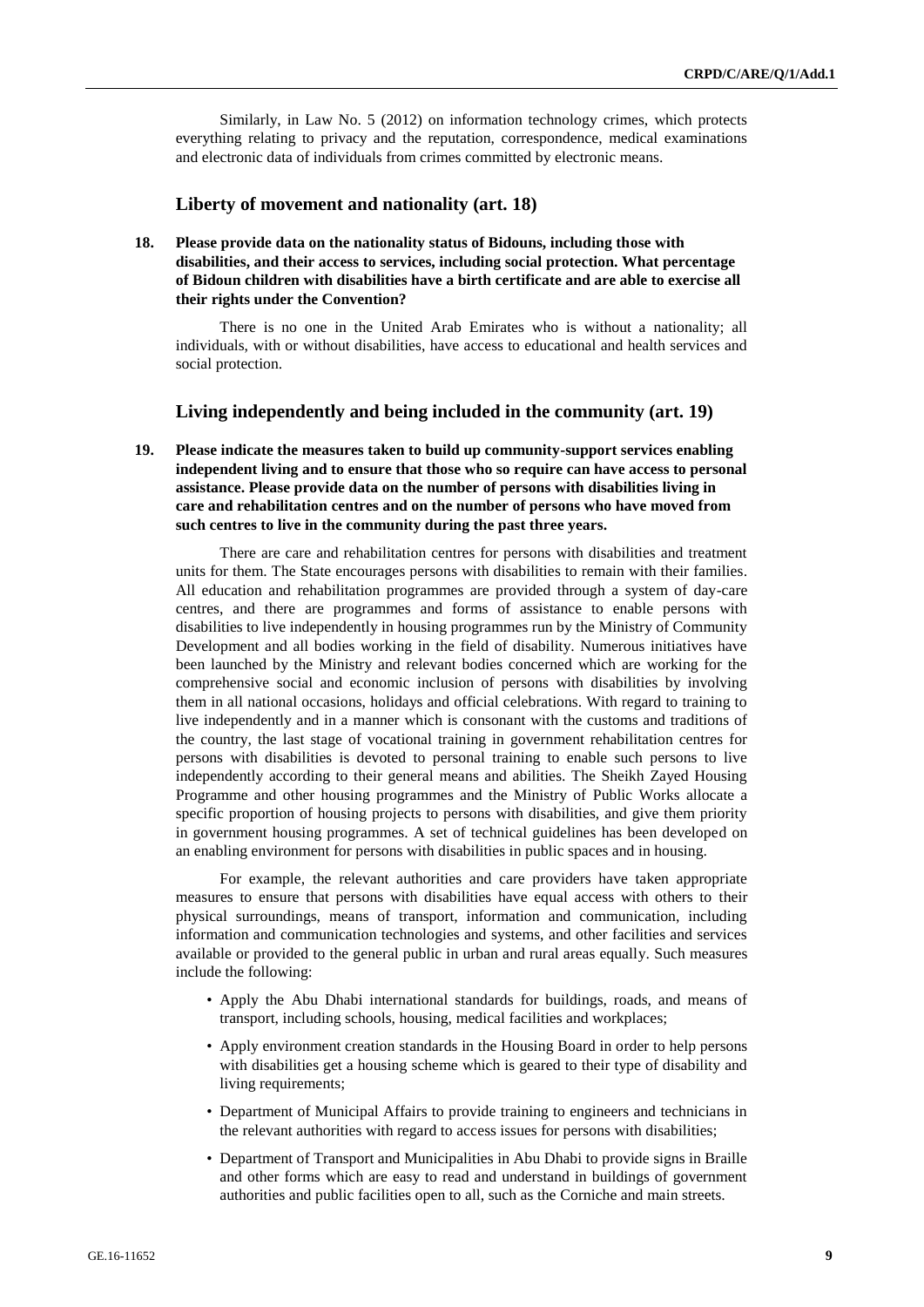The Ministry of Community Development, the Zayed Higher Organization for Humanitarian Care and Special Needs and Sharjah City for Humanitarian Services, together with the relevant authorities and the private sector, endeavour to provide services through day-care and rehabilitation centres, from which persons with disabilities return home at the end of the day, and through their families, who offer services to them by providing facilities according to the needs of the person with disabilities. Disability benefit cards are provided by the Zayed Higher Organization offering various services, including treatment and rehabilitation services at home. It also provides various types of equipment, such as hearing aids, wheelchairs, and custom-made splints free of charge to enable them to live more independently. The relevant authorities have launched initiatives aimed at ensuring social and economic inclusion to persons with disabilities by involving them in national occasions and holidays and in cultural programmes in the community and sporting programmes through clubs for persons with disabilities. With regard to training to live independently, in accordance with the customs and traditions of the country, government care and rehabilitation centres in all the emirates of the United Arab Emirates offer a vocational training programme to persons with disabilities on living independently in accordance with their general potential and abilities. The Zayed Higher Organization also offers for vocational rehabilitation a programme of agricultural rehabilitation and livestock raising for students with disabilities aged 15–36, under which the stage of independent living for individuals begins at the age of 18, when persons with disabilities, especially mental disabilities, begin to work and receive a salary from the Zayed Agricultural Centre for Development and Rehabilitation, which offers them all types of training and protected work in an environment which is geared to them. The Recruitment and Environment Creation Unit of the Zayed Higher Organization searches for suitable jobs according to the assessment of the person with disabilities with government authorities or in the private sector, and job seekers with disabilities are linked to an electronic system to search for employment opportunities by the Human Resources Bureau. The relevant institutions endeavour to ensure a life of dignity to them by means of a marriage programme which helps them to get a marriage subsidy and start their family life in the community with support from the authorities. Furthermore, the Sheikh Zayed Housing Programme and other housing programmes together with the Ministry of Public Works offer a limited number of housing projects for persons with disabilities, and gives them priority in government housing programmes. A number of technical guidelines have been developed on an enabling environment for persons with disabilities in public spaces and places of residence.

The State also endeavours to ensure a life of dignity for persons with disabilities throughout the United Arab Emirates. The Zayed Higher Organization for Humanitarian Care and Special Needs has opened a guesthouse for persons with special needs in the region of al-Mafraq in order to provide them with long-term shelter and continuous support and care. A total of 120 persons with various disabilities are cared for in Abu Dhabi in a safe internal environment for such persons, aged between 9 and 70. The centre also provides medical, nursing, treatment and rehabilitation services with support from the Abu Dhabi Health Authority. Recently, the centre began to offer treatment to 120 persons with various disabilities, aged between 9 and 70 years. The centre provides to its residents, students and visitors medical services, such as treatment of children, both nerves and bones, and makes available nursing services 24 hours a day, and therapy and rehabilitation services, including physical therapy, conversational therapy, vocational therapy, in addition to rehabilitation services and various workshops, in which students are trained in basic carpentry, electronic repairs and candle-making.

#### **Freedom of expression and opinion, and access to information (art. 21)**

#### **20. Please indicate the measures taken to consult with the deaf community in the process of unifying sign languages in the Arab region. Please provide information on steps taken to develop augmentative and alternative communication in the State party and to support certification and training for sign language interpreters.**

The United Arab Emirates exerts great efforts in the field of standardizing sign language for persons with hearing disabilities, and participates in all Arab meetings and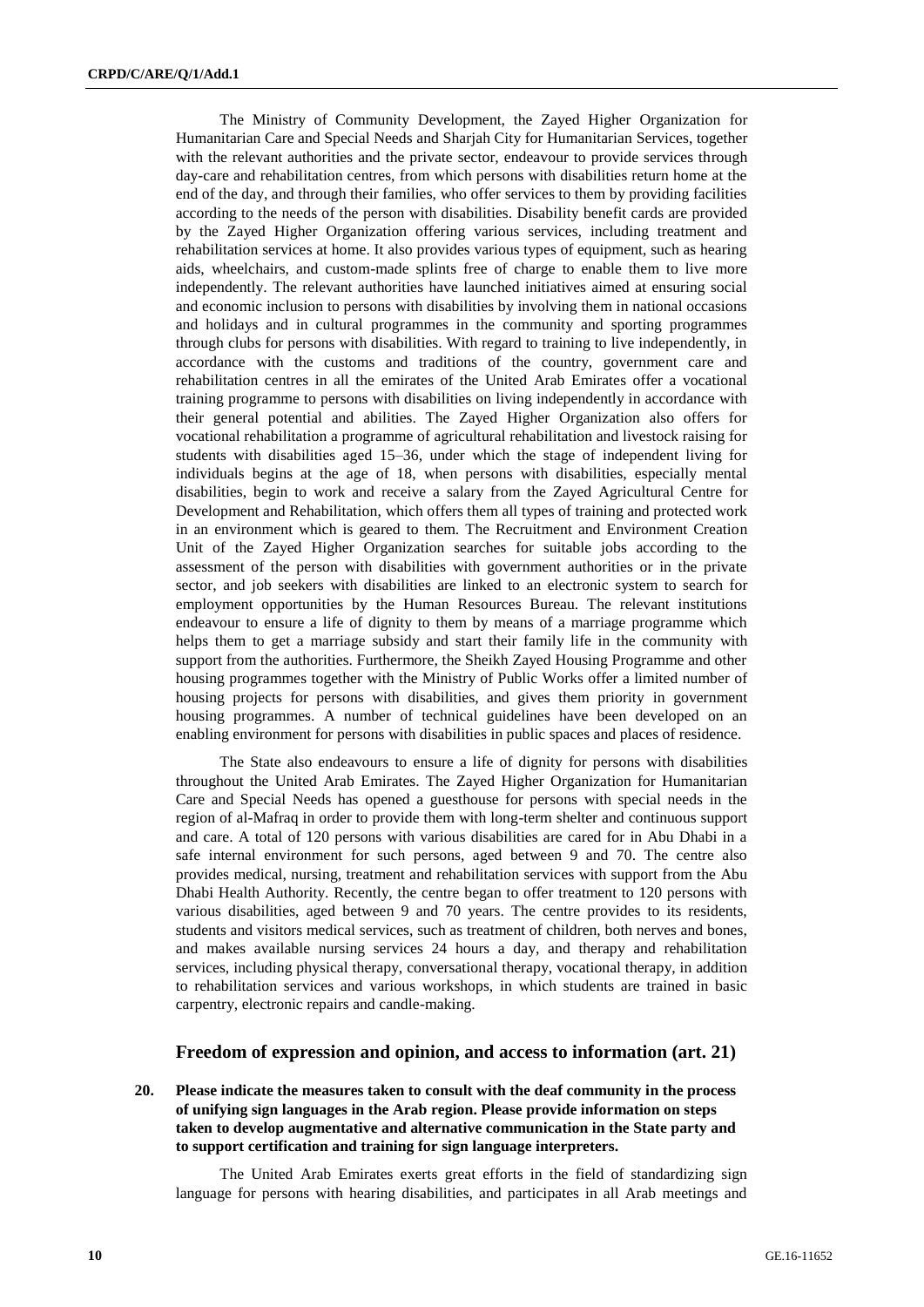bodies dealing with the deaf with a view to standardizing sign language. Standardized Arabic sign language dictionaries have been printed containing all standardized hand signs agreed upon by the Arab countries. A local sign language dictionary has also been printed containing hand signs used locally within the United Arab Emirates in associations of persons with hearing disabilities. There is close cooperation between the United Arab Emirates Deaf Association and the Ministry of Community Development concerning sign language courses and sign language interpretation. Over the past year, a total of 100 training courses have been held on sign language for a large number of persons working in government and private institutions.

The Sign Language Unit of the Ministry of the Interior Centres for the Rehabilitation and Employment of Persons with Disabilities holds a number of training courses on basic sign language and for the interpretation of training courses in sign language for staff with hearing disabilities in the Ministry of the Interior with a view to overcoming problems facing the deaf in dealing with them, breaking the fear barrier that they may not find employment, and ensuring communication between persons with hearing disabilities and their colleagues. Since 2012, the Sign Language Unit has been participating in the Committee for the Compilation and Documentation of the United Arab Emirates Sign Language Dictionary, whose production is being supervised by the Zayed Higher Organization. The following indicators demonstrate the achievements of the Unit in 2015.

| <i>Indicator</i>                                                      | 2015 | <b>Beneficiaries</b>                                                                                                                                                      |  |
|-----------------------------------------------------------------------|------|---------------------------------------------------------------------------------------------------------------------------------------------------------------------------|--|
| Number of basic sign<br>language courses held                         | 4    | Course for members of the general leadership of the<br>Sharjah Police                                                                                                     |  |
|                                                                       |      | 3 courses provided to persons registered from the<br>community (Ministry of the Interior Department for<br>Rehabilitation and Employment of Persons with<br>Disabilities) |  |
| Number of (female)<br>participants in sign<br>language interpretation | 6    | Second Ajaman Jobs Fair                                                                                                                                                   |  |
|                                                                       |      | Sports Festival for Persons with Disabilities, general<br>leadership of the Abu Dhabi Police                                                                              |  |
|                                                                       |      | Scanning legal materials, al-Ain Municipality                                                                                                                             |  |
|                                                                       |      | Interviews for the recruitment of deaf persons,<br>general leadership of the Abu Dhabi Police.                                                                            |  |
|                                                                       |      | Interpretation of ceremonies, Zayed Higher<br>Organization, Deaf Week.                                                                                                    |  |
|                                                                       |      | Interpretation for a training course on creativity and<br>innovation skills for personnel of police units for the<br>deaf.                                                |  |

### **Respect for home and the family (art. 23)**

**21. Please indicate the steps taken to repeal legislation that restricts marriage on the basis of disability and to abolish the requirement to undergo a prenuptial medical examination in order to receive a financial assistance grant. Please explain what steps the State party is taking to provide adequate support to families of children with disabilities or adults who require a high degree of support.**

In the United Arab Emirates there is no legislation which prohibits marriage for reasons of disability or on the grounds of disability. The State encourages persons with disabilities to get married and found families. This takes the form of collective marriage campaigns for persons with disabilities, which are held annually, with the State and other federal and local governmental institutions bearing all the costs of the marriage campaigns and providing financial subsidies to each spouse from the Marriage Fund. Recipients are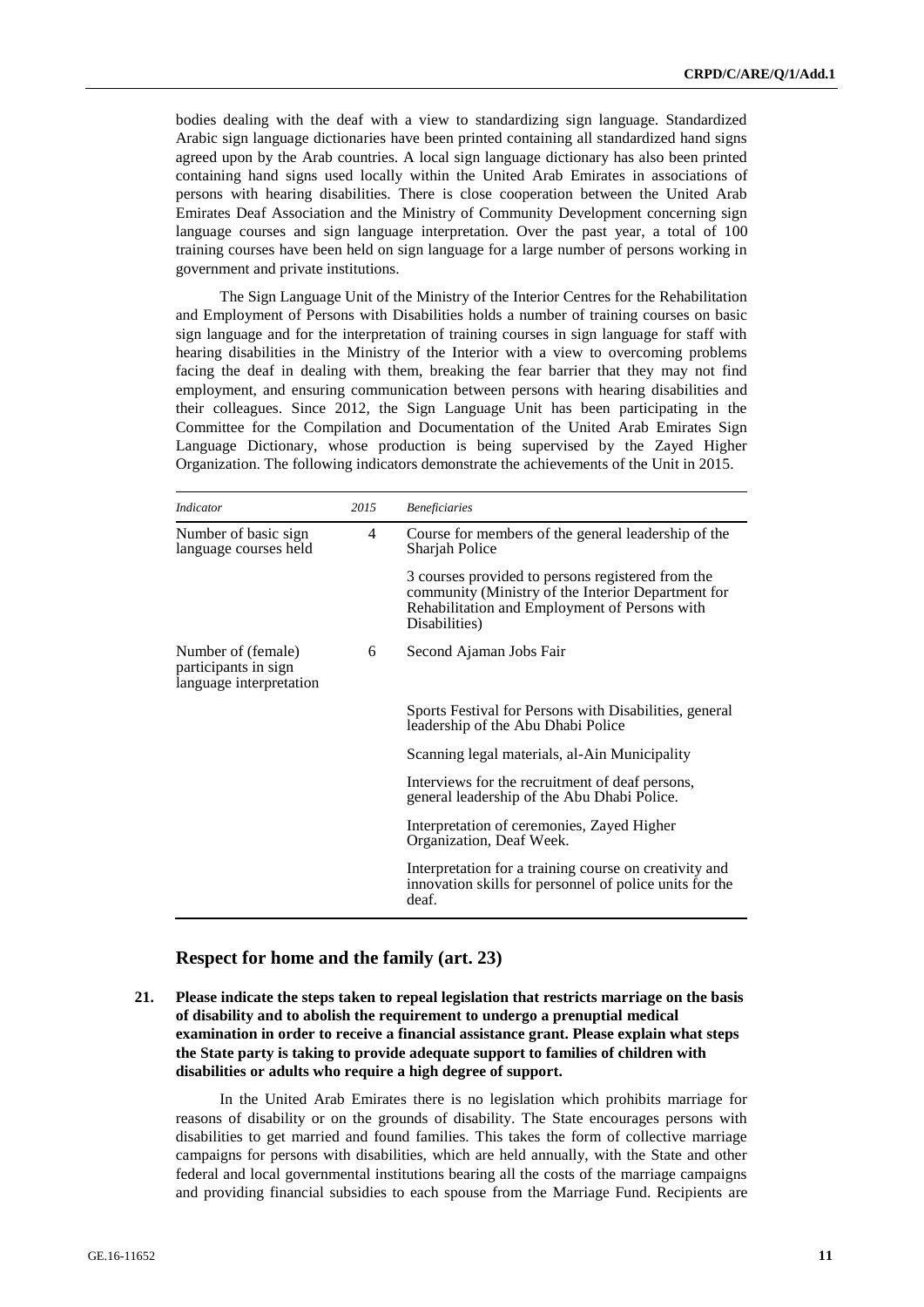required to agree to undergo a prenuptial medical examination, the sole purpose of which is to avert genetic diseases in the blood, such as thalassemia and metabolic diseases; the purpose of such examination is not connected with any disabilities.

The State provides monthly financial allocations through its social security programme, which are paid to persons with disabilities or to their guardians. The amount of such allocations increases in accordance with the number of persons in the family and with the financial obligations of the person with disabilities. A total of 5,517 persons with disabilities received monthly financial assistance in 2015. The average amount received by each person with disabilities was AED 5,200 (Emirati dirhams) or US\$ 1,500. The average total of monthly allocations to persons with disabilities is AED 30 million (US\$ 8.5 million).

### **Education (art. 24)**

**22. What measures have been taken to redirect resources from segregated education to quality, accessible and inclusive education and to ensure the compulsory training of all teachers on inclusive education and teaching children with disabilities, as an integral part of core teacher training curricula in universities.** 

Seven special education support centres have been established: one centre in each geographical area; their chief objective is to assess and diagnose students with disabilities and learning difficulties, and monitor them in schools, in accordance with the best criteria and using modern methods, instruments and tests, and to provide guidance and training to their guardians and teachers. These centres are equipped with appropriate furniture and tools, and ministerial decisions have been adopted for the work of these centres and the support of special education.

Provision of assistive equipment and technologies for special education students, classrooms, resource rooms, and support centres, at an approximate annual cost of AED 2– 4 million, such as the provision of computers for victims of strokes, educational tablets and software, screen-reading programmes, electronic educational toys, interactive whiteboards, Braille printers, OCR+ Ibsar screen-reader, hand-carried digital enlargers, flexible lenses, direction and movement stick, speaking computer, CCTV, educational difficulties packages, abacus, FM equipment for students with hearing disabilities, sensory and functional skills development packages, and annual provision of robots and smart whiteboards for resource rooms (gifted and excellent students' programmes).

| 2012/13       | 2013/14       | 2014/15       |
|---------------|---------------|---------------|
| AED 4 061 761 | AED 3 346 544 | AED 2 696 766 |

School environment: Installation of 82 elevators in schools out of a total of 412 governmental schools.

Sources: Annual provision and distribution of special education brochures and reference materials in all government schools covering the twin categories of students with disabilities and gifted students.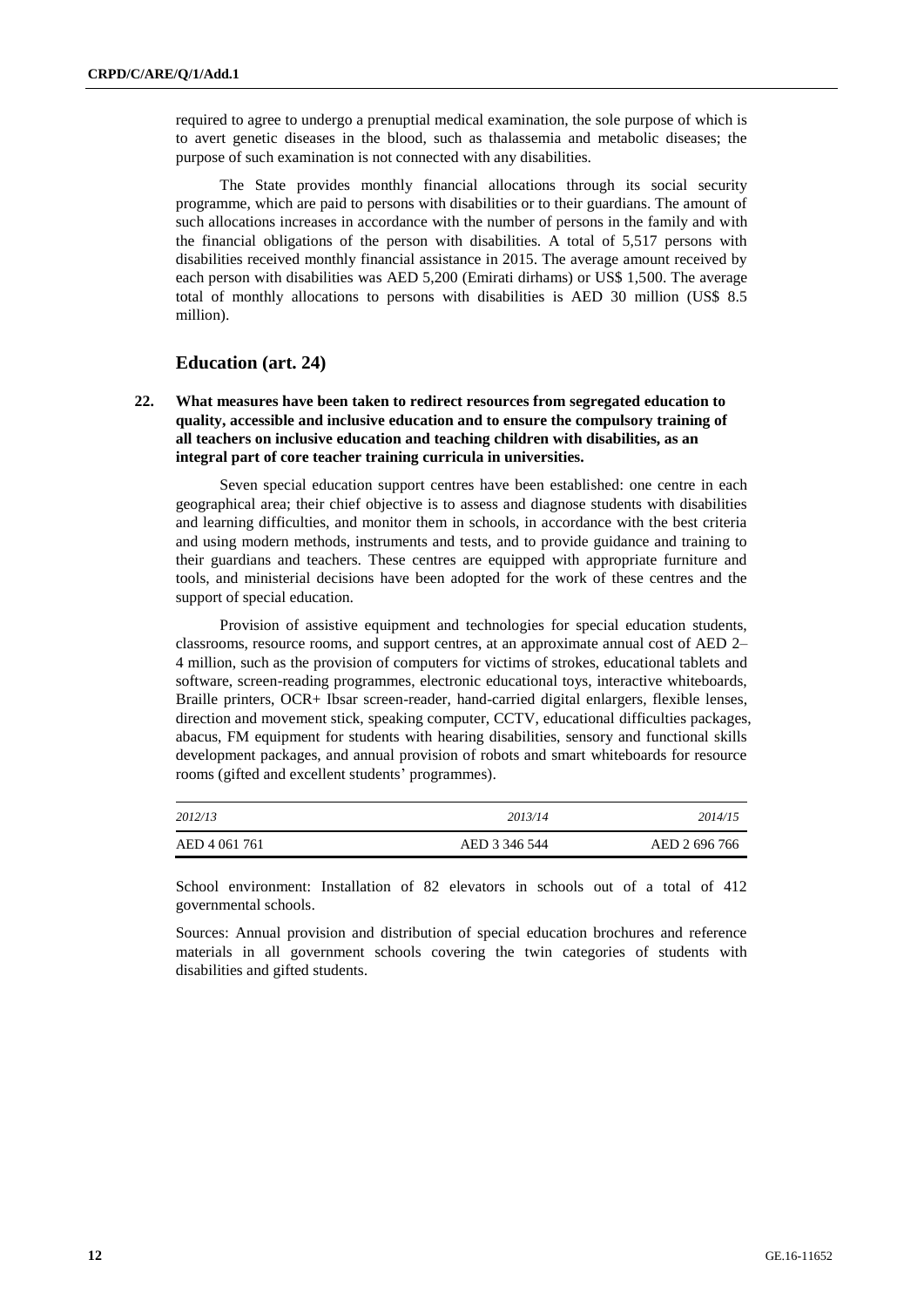

**Classes and resource rooms: provision of special education services in special education and ordinary classes and resource rooms (see table).**

#### **Staff and training**

- Preparation of training materials on the basics of inclusion (20 hours of training) in accordance with global standards, consisting of 10 basic topics: general rules for special education programmes, working teams and complementary roles, categories of students with special needs, strategies for individualizing teaching, individual educational plan, curricular amendments and adaptations of the school environment for special needs pupils, learning difficulties, strategies for strengthening positive behaviour, and review of successful cases and experiences, with training having been carried out since 2009 in the following manner:
	- Training of teachers of subjects and guidance counsellors in schools on training materials — fundamentals of inclusion: 66 per cent have received such training; 34 per cent still to be trained;
	- Training of children's sports teachers on training materials fundamentals of inclusion: 73 per cent have received such training; 27 per cent still to be trained;
- Annual identification in the field of special education needs, using the most needed programmes in the field of disabilities, learning difficulties, giftedness and excellence. Training is provided to subject teachers, guidance counsellors and specialists in various special education subjects, by specialized houses of expertise from within the United Arab Emirates and abroad or by specialists in the Ministry;
- National special education teachers were trained in specialized fields of special education: learning difficulties, visual disabilities, hearing disabilities, pronunciation and language, and autism, by the centres specialized in these fields; also training of 120 persons helping gifted students (vocational diploma in the education of gifted students) (Table 1);
- Numerous meetings and conferences were held on inclusion and gifted students, with the participation of local institutions; teachers attended numerous training courses and specialized workshops in the field of special education (Table 2).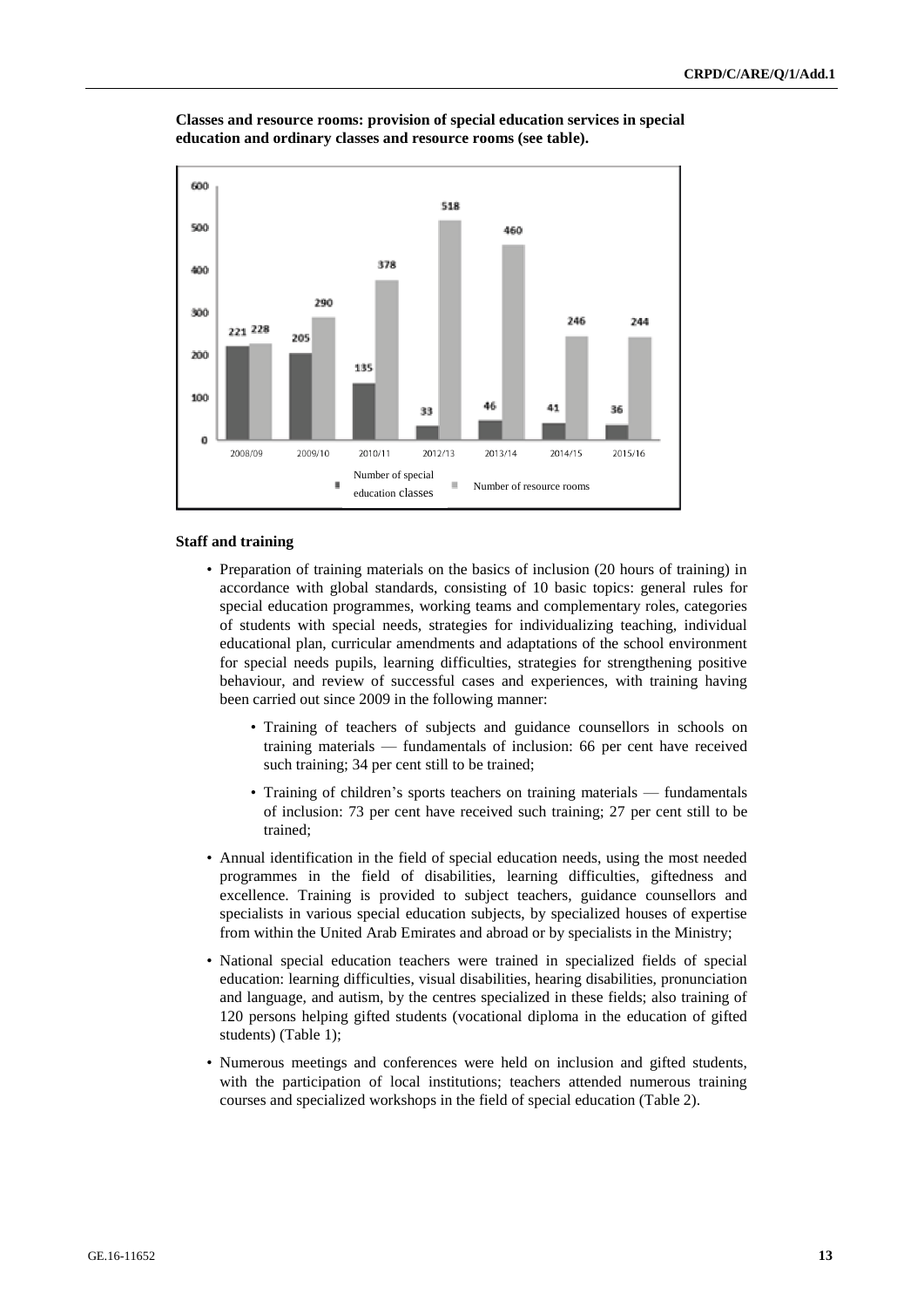#### **Sending three female students to study precise specializations in special education in the United States of America**



#### **Coordination and cooperation with other authorities**

A number of partnerships have been concluded with government and private institutions to benefit from the experience and expertise available in order to develop programmes and services for students with special needs (disability/giftedness), such as Sharjah City for Humanitarian Services, Al-Jalila Cultural Centre for Children, Hamdan Prize, Zayed University, Awladouna Center, Manzil Special Needs Center, and Samsung International Company (al-Jalila). These institutions have held popularization and awareness-building lectures for teachers, guardians and students, and have participated in the training courses provided to the educational and administrative bodies of some of the schools, and thus helped to inform the teaching community about disability issues.

#### **Statistics on the number of students with disabilities**

The number of students with disabilities enrolled in government schools in Dubai and the northern emirates in 2015/16 was 5,447 male and female students, or 3.7 per cent of the total number of students.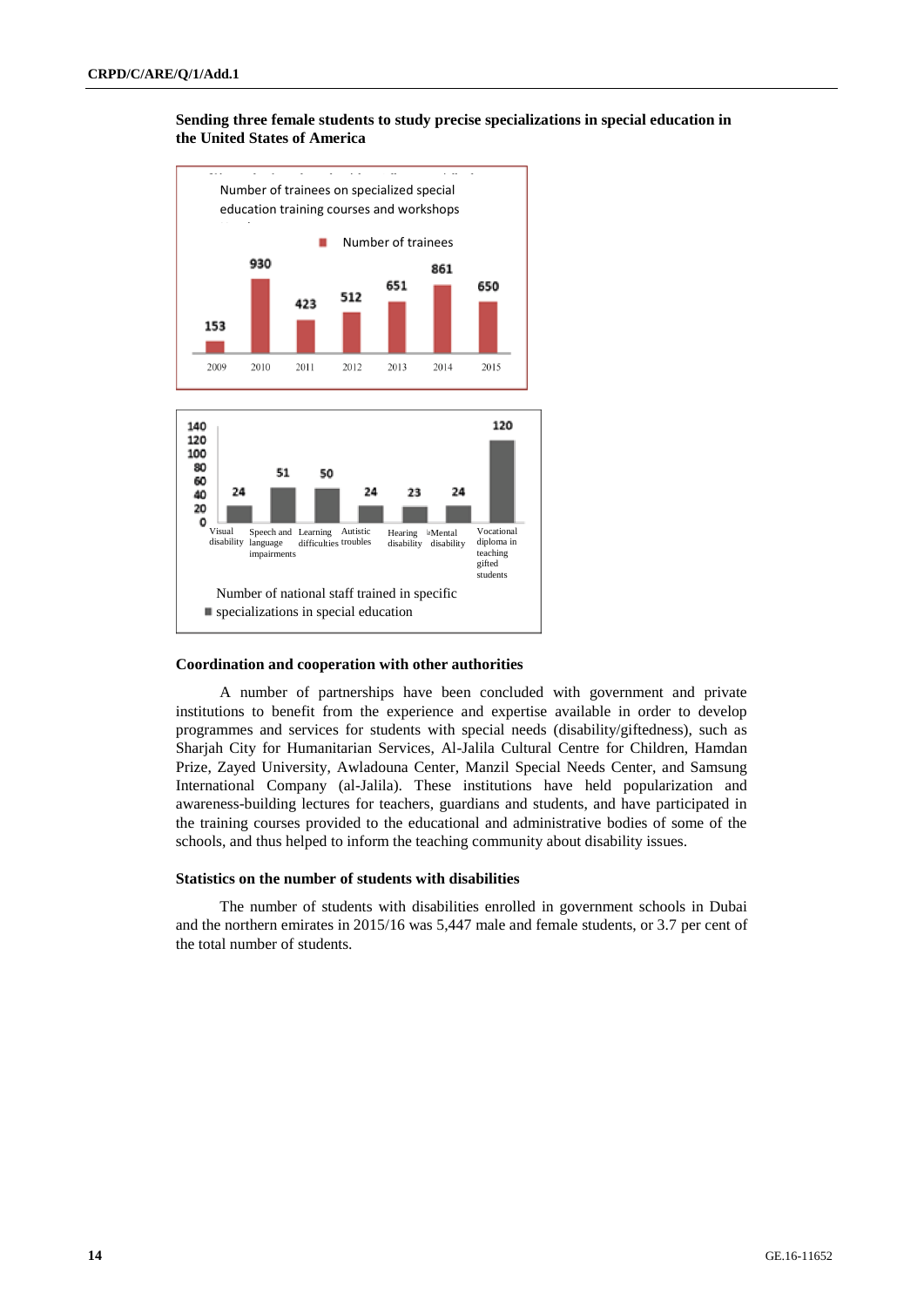



#### **Curricula and results of students**

The curricula for students with disabilities and learning difficulties are harmonized by applying the individual education plan (IEP): there is a version of the IEP for all levels, both paper and electronic, which is distributed every year to the schools that have students with disabilities and learning difficulties. Those concerned are given IEP training, which consists of everything the student needs to learn or acquire during his or her time at the school. Students with disabilities or learning difficulties have individual abilities or skills which are different from any other person, and that is why an IEP is developed for them which includes all the necessary subjects and skills in accordance with their needs and abilities, which are assessed. Regular decisions are taken on how to apply it by all parties in the school and the region, in coordination with the authorities concerned in the Ministry.

#### **Results of students with disabilities and learning difficulties in government schools**

In the 2014/15 school year, the Ministry of Education undertook a study for a period of three school years from 2012/13 to 2014/15 of a random sample of 3,280 students with disabilities or learning difficulties whose particulars were recorded in the students' programme, with a view to ascertaining how much the students benefited from their IEP. The results were as follows: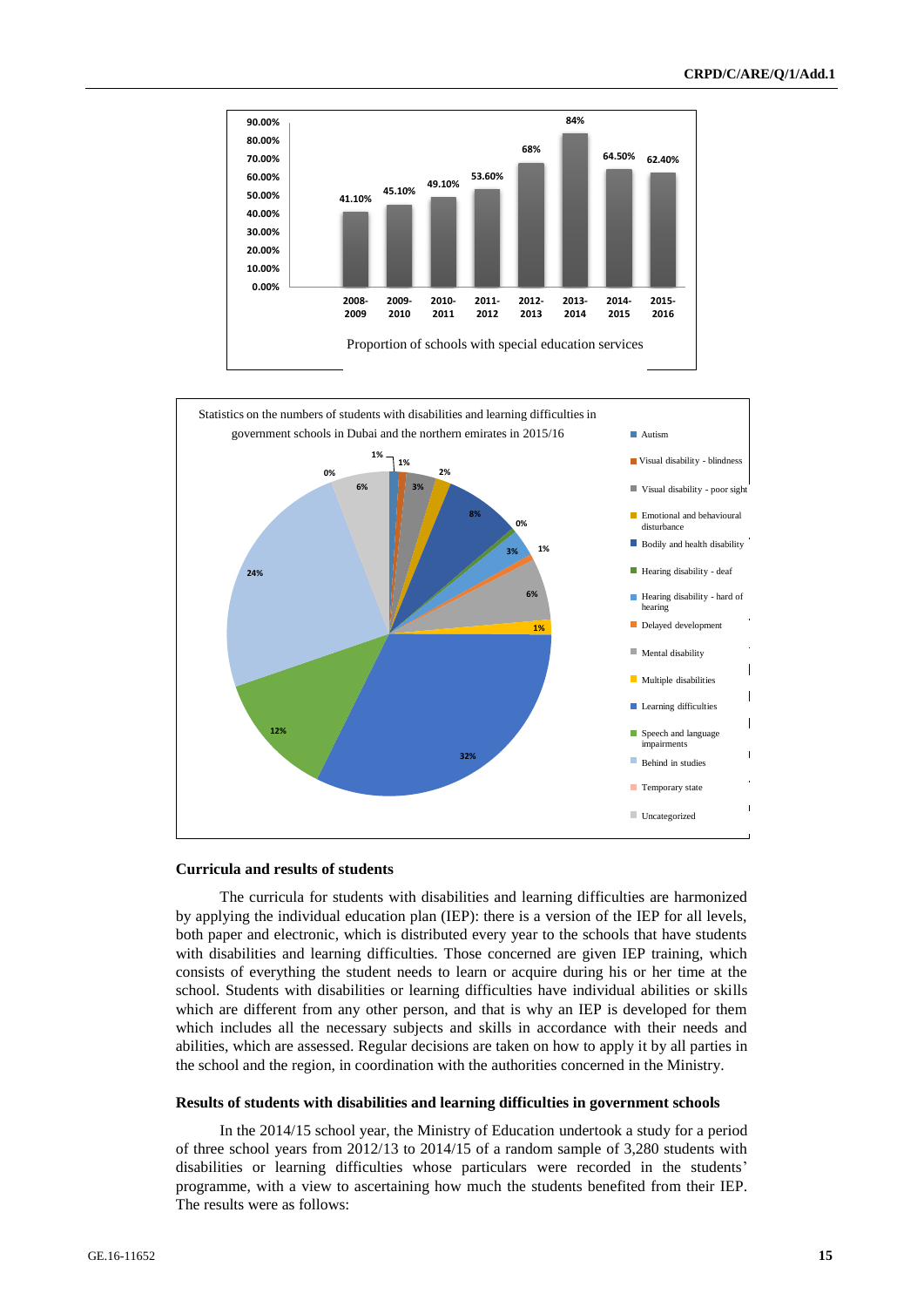| School year | Number of study<br>samples | Number who achieved 50%<br>or more of IEP objectives | <b>IEP</b> success rate within<br>the same sample |
|-------------|----------------------------|------------------------------------------------------|---------------------------------------------------|
| 2014/15     |                            | 3 0 7 5                                              | 94%                                               |
| 2013/14     | 3 2 8 0                    | 3 1 3 6                                              | 96%                                               |
| 2012/13     |                            | 3 202                                                | 98%                                               |

#### **Evaluation and diagnosis**

- Provision of numerous instruments and tests for special education and gauge mental abilities (e.g. Wechsler Intelligence Scale, Vineland Adaptive Behaviour Scale, Leiter Nonverbal Intelligence Test, Joint Action Routines (JARs) Autism Scale, learning difficulties scales, Bracken 3 for Kindergartens, etc.;
- Training of 22 psychology specialists on all the above tests;
- Current development of a tool to reveal gifted students in coordination with the Hamdan Bin Rashid Al Maktoum Award for Distinguished Academic Performance;
- Assessment and diagnosis of students by a multidisciplinary team;
- Coordination with the Ministry of Community Development on initial diagnosis, referral of cases and preparation of reports.

## **Health (art. 25)**

**23. Please provide information on the measures taken to repeal legislation that violates the right of persons with disabilities to free and informed consent in relation to medical treatment and to enact legislation that explicitly recognizes this right for persons with disabilities, including persons with intellectual and psychosocial disabilities.** 

Federal Law No. 29 (2006) on the rights of persons with disabilities guarantees all rights to this category, and in particular, provides that their freedom shall not be restricted, and also guarantees their right to receive health services and rehabilitation. This law abrogated all provisions that were contrary to it or at variance with its provisions; as a result, the United Arab Emirates has no violations of the right of persons with disabilities to obtain free and prior consent to receive health services.

The United Arab Emirates provides completely free of charge medical and health services, assistive equipment, surgical operations, support treatment services, treatment abroad for all persons with disabilities of United Arab Emirates nationality pursuant to Federal Law No. 29 (2006). In 2015, Council of Ministers Decision No. 231/9/2015 was issued which provides free health insurance and offers health services and comprehensive health care to all foreign residents in the United Arab Emirates with disabilities. Every person diagnosed as having a disability is entitled to receive such services.

#### **Habilitation and rehabilitation (art. 26)**

**24. Please provide information on the degree to which non-citizens with disabilities, including Bidouns, have access to health, rehabilitation and support services and to technical aides and assistive devices, and the cost of accessing such services and devices for non-citizens.**

The special centres licensed by the Ministry of Community Development serve non-United Arab Emirates nationals with disabilities in the Emirate of Abu Dhabi, who account for 67.3 per cent against 32.6 per cent, who are United Arab Emirates nationals of the total number of persons with disabilities in the Emirate.

Care and rehabilitation services are provided to a not insignificant number of residents free of charge in view of their inability to pay day-care centre fees. Government and private authorities in the Emirate of Abu Dhabi provide support to them, such as a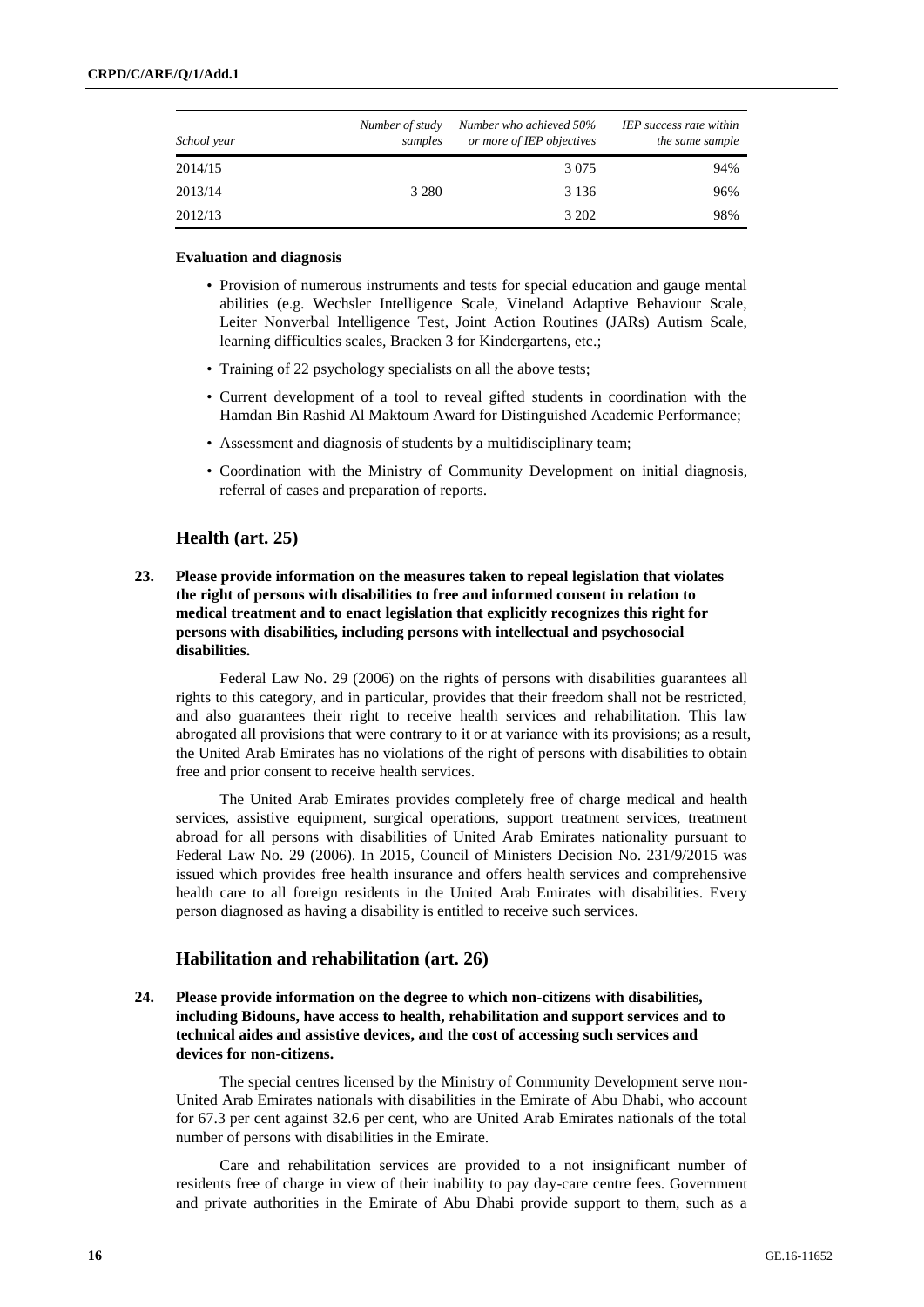number of plots of land free of charge for three private care and rehabilitation centres, including the Gulf Autism Center and the private Al-Noor Centre for Care and Rehabilitation for Special Needs, whose building costs to the Government of the Emirate of Abu Dhabi were nearly AED 3 million, enabling sustainable provision of services to all residents of the United Arab Emirates.



**Adequate standard of living and social protection (art. 28)**

**26. Please explain the availability of social protection programmes and housing for noncitizens with disabilities, including Bidouns, in the State party. Please clarify whether social protection programmes and benefits cover the cost of personal assistance services.**

The Law on Social Security provides an umbrella of social protection to persons with disabilities, who receive more than US\$ 1,500 in monthly payments. Furthermore, housing projects give priority to persons with disabilities in obtaining subsidies to build housing or to find ready-to-move-in accommodation.

The health authorities issue an "Aounak" (helping you) health card to all non-citizen persons with disabilities and orphans in the Emirate of Abu Dhabi, which complements the health insurance programmes of Abu Dhabi. They also provide complete treatment free of charge. The Aounak health card offers bearers comprehensive care and is issued by the Aounak Health Card Authority to persons with disabilities and orphans who are not citizens in the Emirate of Abu Dhabi, and covers all residents. The Aounak health card complements the health insurance programmes of the Emirate of Abu Dhabi and offers comprehensive treatment free of charge.

### **Participation in political and public life (art. 29)**

**27. What steps are being taken to remove restrictions on and guarantee the right of all persons with disabilities to vote? Please provide information on the measures taken to promote the participation of persons with disabilities in civic and political processes.** 

There are no restrictions on the participation of persons with disabilities in all elections held in the United Arab Emirates, including elections to the National Assembly, for both nominations and elections. In the most recent elections, two persons with disabilities were candidates. Care is taken to ensure that persons with disabilities have easy access and movement in premises where voting takes place.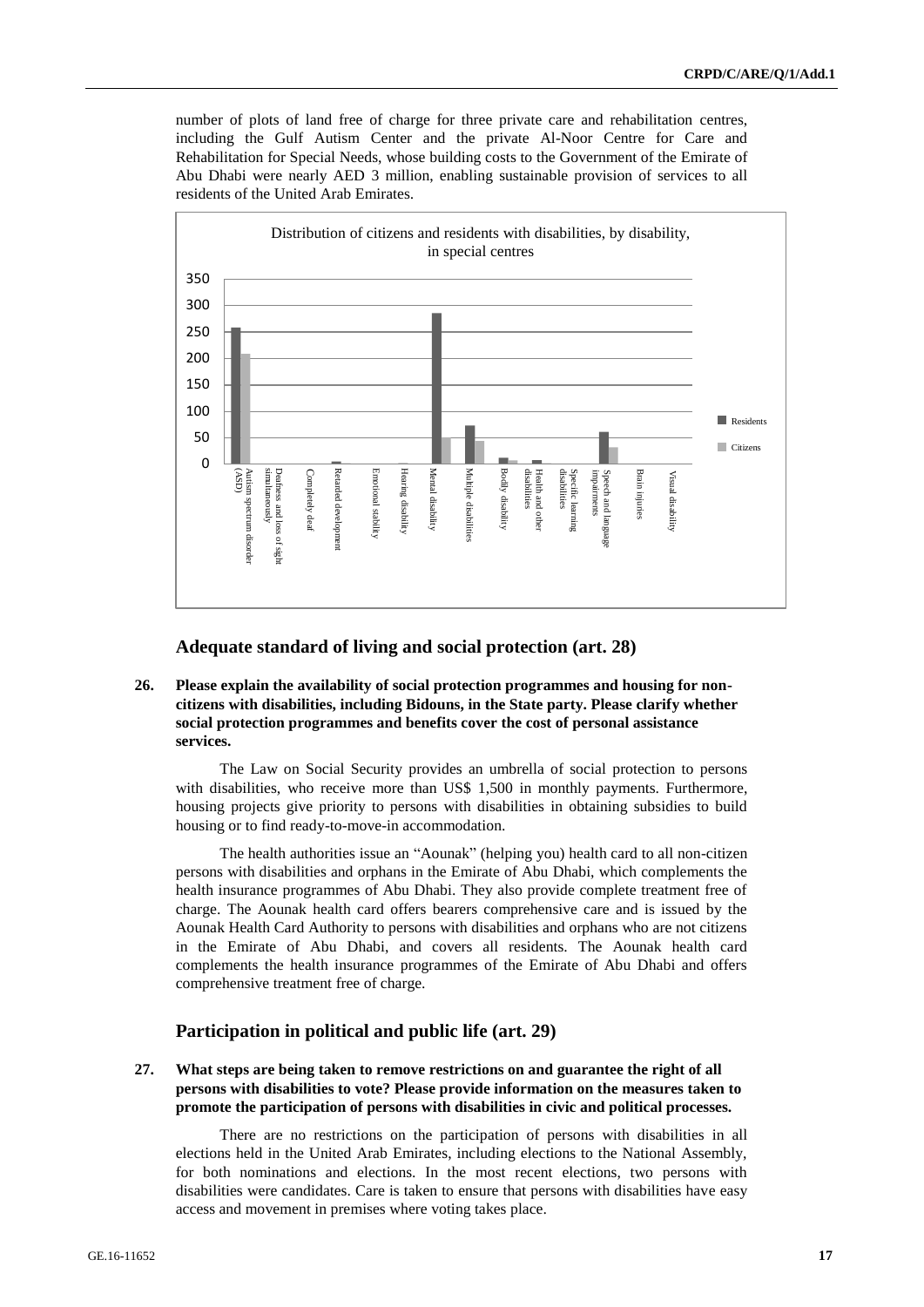## **C. Specific obligations**

#### **Statistics and data collection (art. 31)**

**28. Please provide information on plans to improve the collection and dissemination of national data systematically disaggregated by disability, sex, age and nationality on the situation of all persons with disabilities across all areas, including in respect of violence.**

The "disability card" issued by the Ministry of Community Development ever since 2008 provides integrated statistical information and a database on persons with disabilities, including type of disability, age, gender, place of residence, work or study, and other information which is used in planning for services provided to persons with disabilities.

### **National implementation and monitoring (art. 33)**

#### **29. Please provide information on the appointment of an independent national monitoring body within the State party and indicate how organizations of persons with disabilities have been involved in that process.**

The competent authorities for the protection of persons with disabilities have devoted great attention to the analysis of issues of protection of persons with disabilities at the strategic and operational levels. This is apparent in the careful discussion of the issue of protection in the report analysing the situation of children in the United Arab Emirates in 2010, which was prepared by the General Women's Union in full coordination with the Supreme Council for Motherhood and Childhood and UNICEF, and which shed light on the details and important issues relating to protection of persons with disabilities. In the strategic plan for childhood and motherhood prepared by the Supreme Council for Motherhood and Childhood, all possible attention was devoted to the protection of persons with disabilities, which was included in all clauses and discussions on the protection of persons with disabilities as an inseparable part of the protection of any child. It has not escaped those who prepared the strategy how important it is to analyse policies and strategies on violence and to analyse the legal texts, which should help to develop a comprehensive and methodical plan to combat the phenomenon of violence against persons with disabilities, and not only to alleviate it, as noted in the objectives of the strategy.

The Zayed Higher Organization for Humanitarian Care and Special Needs participated in the tasks of the Consultative Committee for the Assessment of Social Services in Abu Dhabi in 2014, which is one of the committees established by the Executive Council to monitor and assess social services in Abu Dhabi. This was done by using 13 different strategies and methods for assessment, measurement and monitoring. The Committee was aimed at monitoring services provided to six main categories: women, men, children, young people, old people, and families. The situation of persons with disabilities was gauged as a subgroup of all main categories: women with disabilities, men with disabilities, old people with disabilities, and children with disabilities. A number of strategic recommendations were made, such as the establishment of an observatory on the protection of children, training for the protection team, and the consolidation of relations with the Ministry of the Interior in this regard.

Among the programmes concerned by the strategic plan for 2016–2020 of the Zayed Higher Organization is the adoption of the strategic Project for the Protection of Children with Disabilities, which includes the following strategic outputs:

Preparation and implementation of a documented and codified service for the protection of children and related documentation of enacted and documented model operations for the physiotherapy programme, in full coordination with the relevant authorities, all in accordance with the specifications of International Organization for Standardization ISO 9001: 2015 for control of operations. Enhanced application of the law on protection of children by drawing up internal regulations enforcing the provisions of the law within the institution and by providing specialized programmes to prevent families with